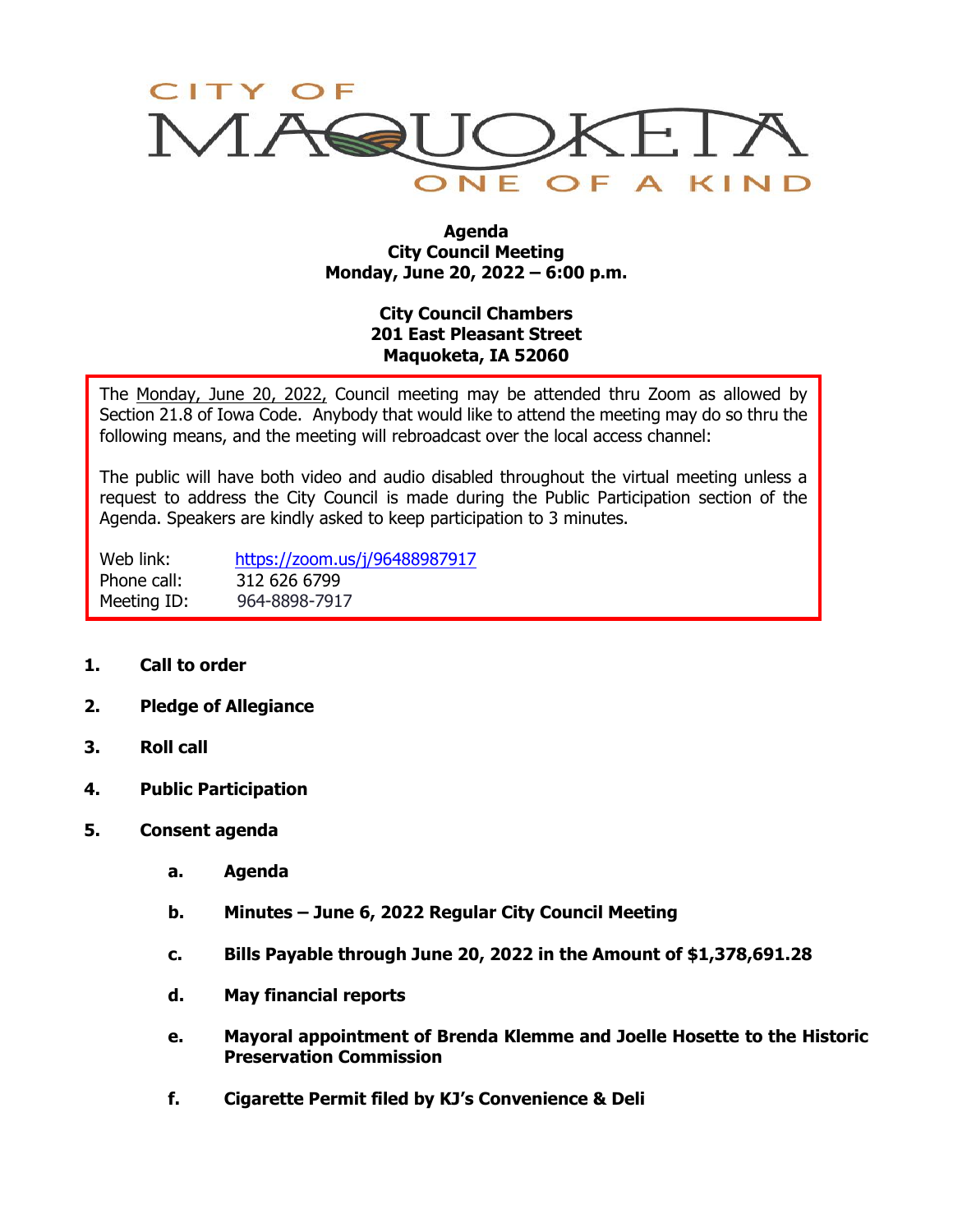- **g. Solid Waste Collector application filed by BFI Waste Services, LLC**
- **h. New Class "E" liquor license and Sunday sales filed by Main Street Tobacco**
- **i. Authorizing a reimbursement payment to City Manager, Joshua Boldt, for employment transitional expenses in the amount of \$5,000 per City Manager contract Section 15-G**
- **j. Resolution to approve the State of Iowa Community Development Block Grant Coronavirus (CDBG-CV) Procurement Policy**
- **k. Resolution approving the subrecipient agreement for 2022 CDBG-CV Grant with Innovate 120**

#### **6. Public Hearing**

### **a. Public hearing regarding sale of City property known as Lisa Park**

City Manager Summary: The City Council, Parks Commission, and Staff have had previous interest in the sale of Lisa Park property. This action allows for public commentary regarding a potential sale. The recommended minimum sale target is \$6,000.

Council support is recommended.

#### **7. Old business**

### **a. Ordinance No.1197, entitled, "An Ordinance altering parking restrictions from Street Corners and Traffic Signals" – third reading**

City Manager Summary: City staff and the Public Safety Committee have received citizen comment on address intersection safety in the City of Maquoketa. Based on a more specific example, there are outstanding concerns over whether or not our current ordinance safely encourages parking distances away from intersections and/or traffic signals. As it is currently written, vehicles are prohibited from parking within 5 feet of a fire hydrant and 5 feet of a street corner. In the view of the City's Police Department, 5 feet is measured off of the corner at a right angle. If a sizable truck such as a simple F-150 parks closely to an intersection, as allowed by the City Code, a traffic signal can become easily blocked from view.

The focus of this proposal is on the distance from a street corner and traffic signal in order to clear up the view when a driver pulls into an intersection or upon an approach to an intersection. This allows traffic and pedestrians to move about more safely.

At the May 4 Public Safety Committee, the Committee and staff discussed the problem and a solution. The problem is generally described above. The solution requires some care for the amount of parking on residential streets and Central Business District.

The proposal defined in the ordinance attached presents 15 feet parking prohibitions from a street corner or 15 feet from a traffic signal outside of the Central Business District. This greatly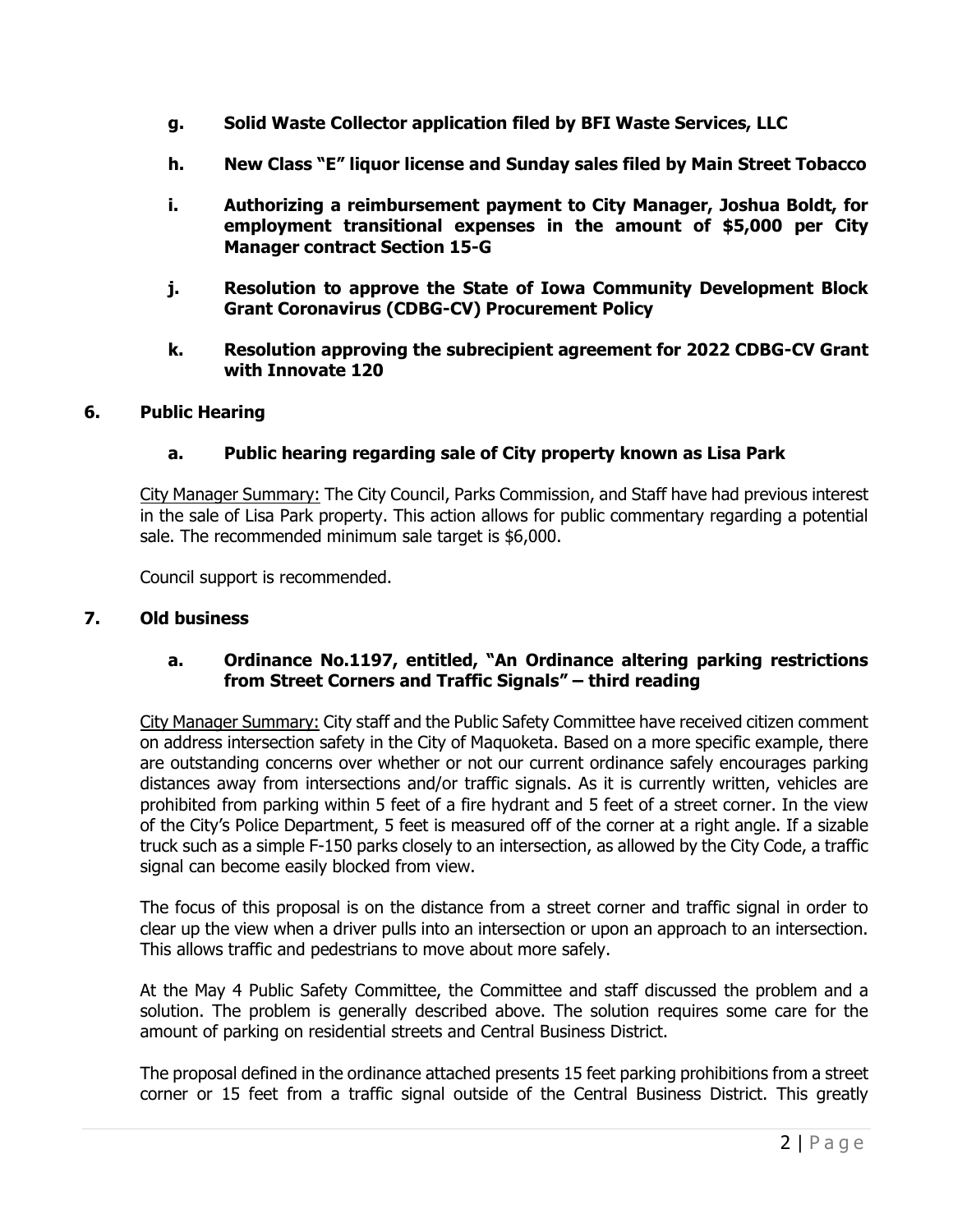promotes safety and protects the Central Business District from needing an alteration to its current parking structure.

An example of the proposal is visualized:



Council support is recommended.

# **b. Resolution authorizing sale of property by bid process – Lisa Park**

City Manager Summary: This action officially authorizes the sale of Lisa Park and allows staff to open the public bidding process for the property.

Council support is recommended.

### **8. New Business**

## **a. Resolution setting public hearing date for July 5, 2022 at 6:00 p.m. regarding Stormwater Levee Project**

City Manager Summary: Staff, Origin Design, and the United States Economic Development Administration (EDA) have communicated for several months on the project requirements of the planned City of Maquoketa levee bordering City Ball Park, Maquoketa Skate Park, Pubic Works, Power Plant, City Water Plant & Reservoir, and the City Wastewater Facility. The EDA grant is funding \$2,288,800 of the project and tight deadlines are in place in order to bid the project and start construction by the EDA required date of September 8, 2022.

The attached public hearing notice in the Council packet initiates the first step regarding this project to meet the requirements before September 8. With City Council approval, a public hearing date will be set on July 5.

Council support is recommended.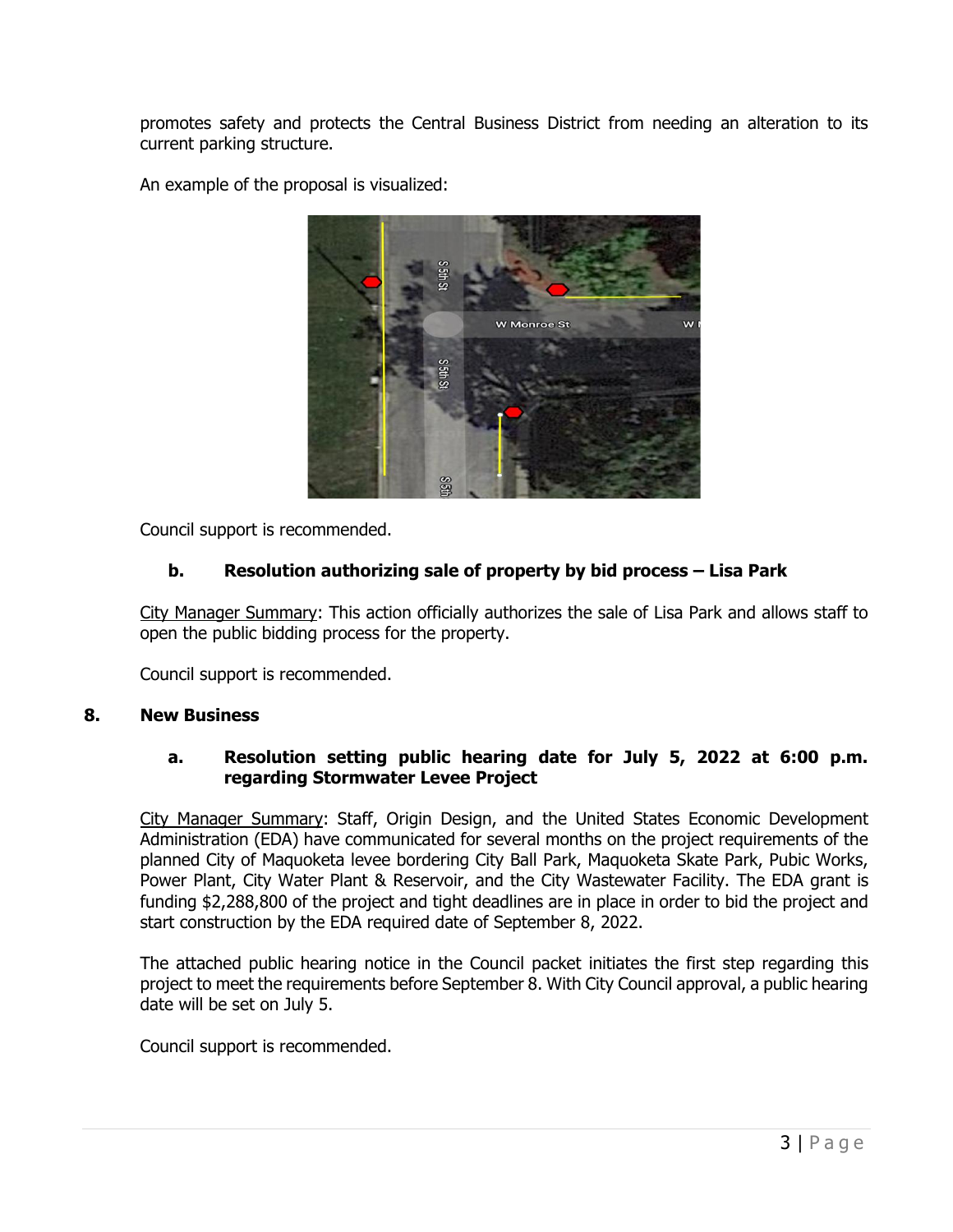## **b. Resolution approving Contract amendment in the amount of \$187,438 submitted by Origin Design for the Platt Street Project**

City Manager Summary: As a result of several factors in the Platt Street project, the City's contracted engineering firm, Origin Design, officially requests a contract amendment in the amount of \$187,438. The initial contract made between the City and Origin Design was for \$1,273,848 on January 12, 2021. This revision, if approved by City Council, allows for a contract value of \$1,461,286 (+14.7%). Cause for the request is detailed here:

- Origin's contract is not a binding amount. This is not a requirement in Iowa. Origin reserves the right to request a contract amendment upon reasonable justification that they will or have exceeded their initial contract budget.
- Origin Design's labor cost has increased significantly as a response to the overall job market.
- Origin Design had to supplement other engineering requirements on the City's behalf with all partners in the Platt Street project.
- The amendment as proposed is a projection of their services through the end of the project. This amendment accommodates the project's schedule of adding 22 working days. Origin projects a total of 32 extra working days will be needed.
- Origin Design's contract amendment of \$187,438 has been allocated into the Utility Fund USDA loans to protect the City's core funds from incurring a significant expense related to the Platt Street. The Federal and State Government cannot adjust their grant amounts for the project and thus City Management was placed into a position to think creatively about where to finance this amendment. The USDA has been gracious in the City's request to qualify Origin costs against already present loans and consider the amendment substantially related to the improvement of utilities in Platt Street. To be clear, this action doesn't cause an increase to the projected loan amounts because utility work attributable to USDA loans has gone better than expected. This extra space is where the \$187,438 will be placed. The loan terms are payable on a 40-year, 1.5% annual rate basis. The Utility Funds (Sewer, Water, Storm) have already had a Council authorized rate increase and will be able to afford this action.

Staff requests Council support in this proposal. Our City's staff doesn't have the engineering expertise to manage the project on the scale Origin Design is capable of. Origin has been respectful in their request and explanations but should the Council not approve this contract amendment, Origin Design could walk away from the project when their \$1,273,848 budget is reached. This item was discussed the Public Works Committee meeting on July 13, 2022. Approving this amendment, though frustrating, is in part a sign of the cost increase environment, added scope of services, and the lesser of two evils.

Council support is recommended.

## **c. Discussion and possible motion approving purchase of televising accessories in the amount of \$30,851.00 from MacQueen Equipment**

City Manager Summary: The requested equipment is compatible with the MacQueen Envirosight Sewer Camera authorized by Council on May 2, 2022 for Alliance Water & Wastewater use. The proposal here is for large accessories & specialized televising equipment to inspect Stormwater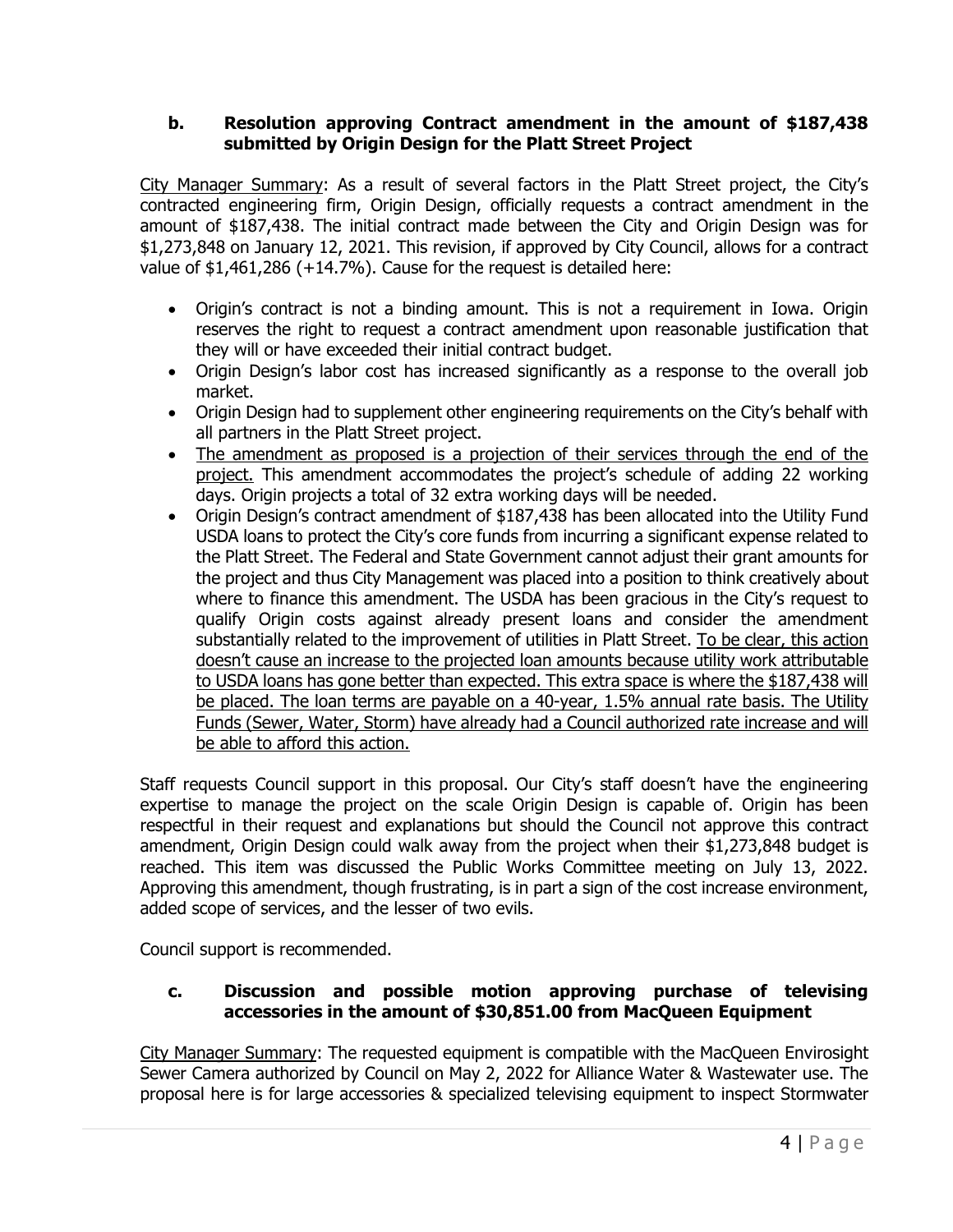piping and locate faulty infrastructure without having to contract out City activities. The item is presented through State of Iowa bidding system and satisfies the City's Purchasing Policy. Frank Ellenz advises the cost of the equipment is due to have  $a + 10\%$  increase if the City waits until the new fiscal year (July 1).

For Finance, the Public Works (Road Use Tax) Capital Improvement Budget for FY22-23 is capped at \$372,914. Council action on March 7, 2022 authorized a new dump truck and upfitting package in the amount of \$231,376. This previous amount plus \$30,851 results in \$262,227 spent for the FY22-23 year. \$110,687 will be available for Road Use Tax related Capital purchases in FY22-23.

Frank Ellenz will execute the order and wait for payment until at least July 1 upon Council approval.

Council support is recommended.

# **d. Resolution approving bid in the amount of \$14,868.48 to CPEC and \$3,697.00 to EMS for the Airport Fuel Farm Improvements.**

City Manager Summary: This action is supported and long awaited by the Maquoketa Airport Commission. The service is 100% funded (up to \$20,000) by the CARES Act from 2020. The City has recruited two specialized firms to upgrade the City's Airport Fuel Farm. Based on the skill and unique service performed, Staff determined the proposal is an exemption to the City's purchasing policy.

Central Petroleum Equipment Company (CPEC) will provide a new grounding wheel, hose, and water filtration system for \$14,868.48. Environmental Management Services (EMS) will clean the JET A tank, which is not currently in service for 100LL, for \$3,697.

It should be noted that Frank Ellenz's Council Action Summary attached in the packet has an estimate of \$1,000 (provided by CPEC) for any remaining sludge material during the cleanup. This cost is not yet known. City Staff will authorize sludge removal as a separate invoice on a later date with CPEC and keep this expense within the limits of staff spending authority.

## **e. Resolution approving bid in the amount of \$123,034.86 submitted by Gee Asphalt Systems for FY2022-2023 Crack Sealing & Seal Coating**

City Manager Summary: The City of Maquoketa receives an Iowa per capita revenue share of fuel sales. This is based on gallons pumped and annually the City plans substantial improvements to the City's roadways for upkeep or improvement purposes.

Therefore, City Staff released proposal requests on the below streets for crack sealing and seal coating. The RFP was posted at all required sites per State of Iowa Code. One prospective bidder supplied a bid. This information as well as the streets to receive service are listed on the next page: